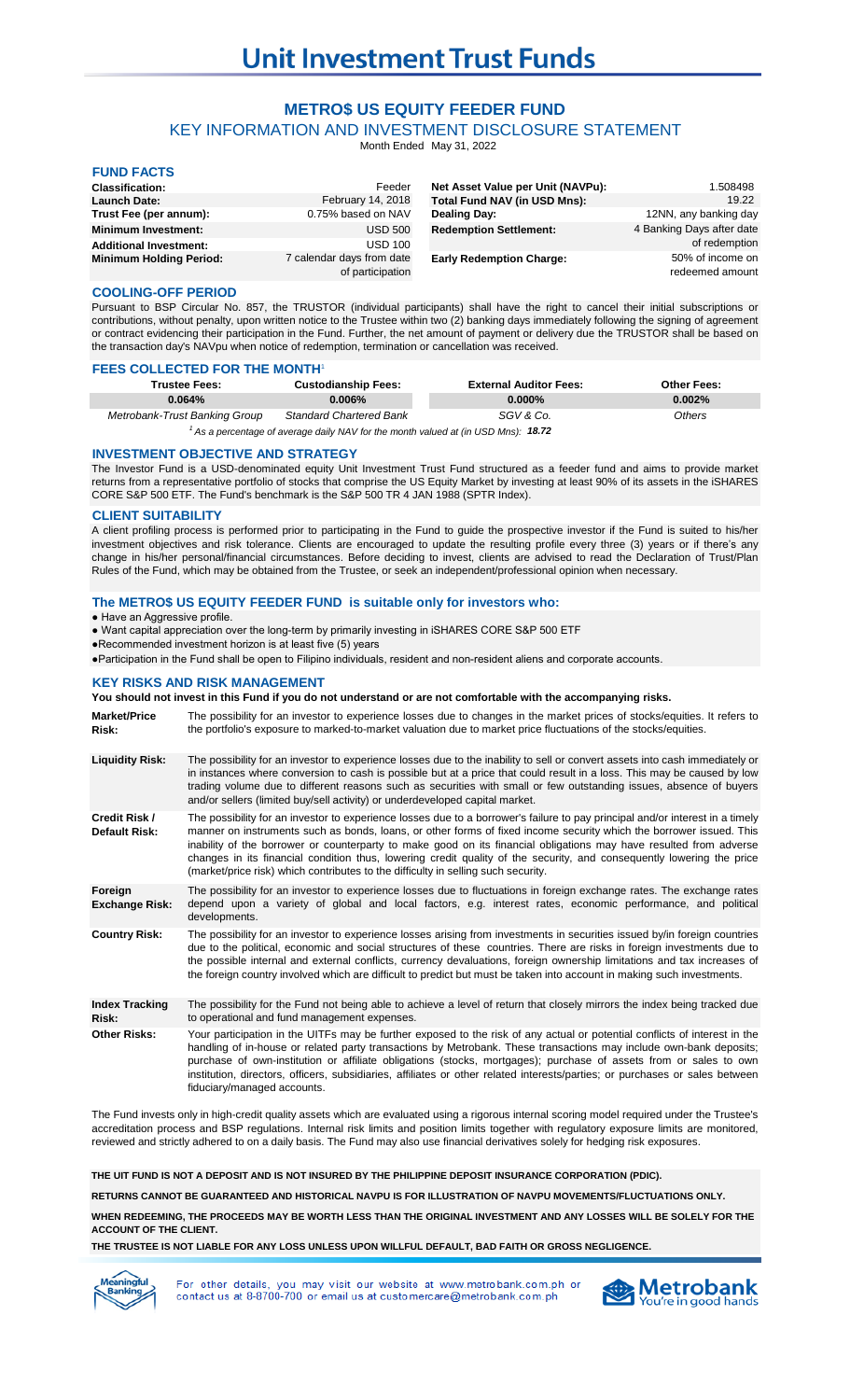# **FUND PERFORMANCE AND STATISTICS as of**

**May 31, 2022** *(Purely for reference purposes and is not a guarantee of future results)*

# **NAVPu GRAPH NAVPu OVER THE PAST 12 MONTHS**



# **CUMULATIVE PERFORMANCE**

|                  | Month     | 3 Months   | <b>6 Months</b> | Year      | 3 Years | 5 Years | Since     |
|------------------|-----------|------------|-----------------|-----------|---------|---------|-----------|
|                  |           |            |                 |           |         |         | Inception |
| <b>Fund</b>      | ገ.256%    | $-5.999\%$ | $-11.580%$      | $-2.223%$ | 47.314% | N/A     | 50.850%   |
| <b>Benchmark</b> | $0.183\%$ | $-4.948%$  | $-7.766%$       | $-0.299%$ | 57.858% | N/A     | 65.217%   |

# **PORTFOLIO COMPOSITION**

| <b>Allocation</b>                                   | % of Fund |
|-----------------------------------------------------|-----------|
| IShares Core S&P 500 ETF                            | 97.79%    |
| <b>Time Deposits</b>                                | 2.66%     |
| Cash                                                | $-0.44%$  |
| Other Receivables - Net of Liabilities <sup>6</sup> | $-0.02%$  |
|                                                     |           |

| <u>brokers/counterparties and unpaid expense</u> |  |  |
|--------------------------------------------------|--|--|
|                                                  |  |  |

| <b>Sector Allocation of the Target Fund</b> |        |
|---------------------------------------------|--------|
| Information Technology                      | 27.01% |
| <b>Health Care</b>                          | 14.34% |
| Financials                                  | 11.20% |
| <b>Consumer Discretionary</b>               | 10.86% |
| Communication                               | 8.78%  |
| Industrials                                 | 7.73%  |
| <b>Consumer Staples</b>                     | 6.48%  |
| Energy                                      | 4.78%  |
| <b>Utilities</b>                            | 2.97%  |
| <b>Materials</b>                            | 2.78%  |
| <b>Real Estate</b>                          | 2.76%  |

# **RELATED PARTY TRANSACTIONS**

| ed Party | <b>Transaction</b> | <b>Market Value</b><br>(in USD Mns) |
|----------|--------------------|-------------------------------------|
|          |                    |                                     |

- nothing to report -

*Investments in the said outlets were approved by the Trust Committee. Likewise, all related party transactions are conducted on an arm's length and best execution basis and within established limits.*

# **TARGET FUND FACTS**

**Relat** 

**Name of Target Fund:** iShares Core S&P 500 ETF **Domicile:** United States of America<br> **Pund Currency:** US Dollar **Domicile:** *Domicile: Regulator: Securities and Exchange* **Fund Manager:** BlackRock Fund Advisors **Inception Date:** May 15, 2000 **Benchmark:** S&P 500 Index

### **INVESTMENT OBJECTIVE**

**Regulator:** Securities and Exchange Commission **Administrator, Custodian and Transfer Agent:**  State Street Bank & Trust Company

The Target Fund seeks to track the investment results of an index composed of large-capitalization U.S. equities. Fund Performance Report and relevant information about the iSHARES Core S&P 500 ETF can be viewed and downloaded through www.iShares.com.

| leaningful<br>lankind |  |
|-----------------------|--|
|                       |  |
|                       |  |



*time.* 

Lowest

**Highest** 

Sharpe Ratio<sup>3</sup> Information Ratio<sup>4</sup> Tracking Error<sup>5</sup>

1.757594 1.424720

> 15.45% -0.15 -2.23 0.13%

**STATISTICS OF THE TARGET FUND**

Volatility, Past 1 Year *(in %)* <sup>2</sup>

*<sup>2</sup>Volatility measures the degree to which the Fund fluctuates vis-à-vis its average return over a period of time. The lower the number, the more stable the Fund's return is relative to its average return over*

*<sup>3</sup>Sharpe Ratio is used to characterize how well the return of a Fund compensates the investor for the level of risk taken. The higher the number, the better.*

*5 Tracking Error measures the deviation between the Fund's return and benchmark return since the Fund's inception. The lower the number, the more aligned the Fund's return is with the benchmark. (Starting September 2021 report the basis for the Tracking Error computation is since the Fund's inception.)*

*4 Information Ratio measures reward-to-risk efficiency of the portfolio relative to the benchmark. The higher the number, the higher the reward per unit of risk.*

| <b>Allocation</b>                                               | % of Fund | <b>Name</b>                       | % of Fund |
|-----------------------------------------------------------------|-----------|-----------------------------------|-----------|
| IShares Core S&P 500 ETF                                        | 97.79%    | 1. APPLE INC                      | 6.58%     |
| Time Deposits                                                   | 2.66%     | 2. MICROSOFT CORP                 | 5.82%     |
| Cash                                                            | $-0.44%$  | 3. AMAZON COM INC                 | 3.00%     |
| Other Receivables - Net of Liabilities <sup>6</sup>             | $-0.02\%$ | 4. ALPHABET INC CLASS A           | 1.95%     |
| $^6$ Includes accrued income from investments, receivables from |           | 5. TESLA INC                      | 1.81%     |
| brokers/counterparties and unpaid expenses.                     |           | 6. ALPHABET INC CLASS C           | 1.81%     |
|                                                                 |           | 7. BERKSHIRE HATHAWAY INC CLASS B | 1.65%     |
|                                                                 |           | 8. JOHNSON & JOHNSON              | 1.35%     |
| <b>Sector Allocation of the Target Fund</b>                     |           | 9. UNITEDHEALTH GROUP INC         | 1.33%     |
| Information Technology                                          | 27.01%    | 10. NVIDIA CORP                   | 1.33%     |
|                                                                 |           |                                   |           |